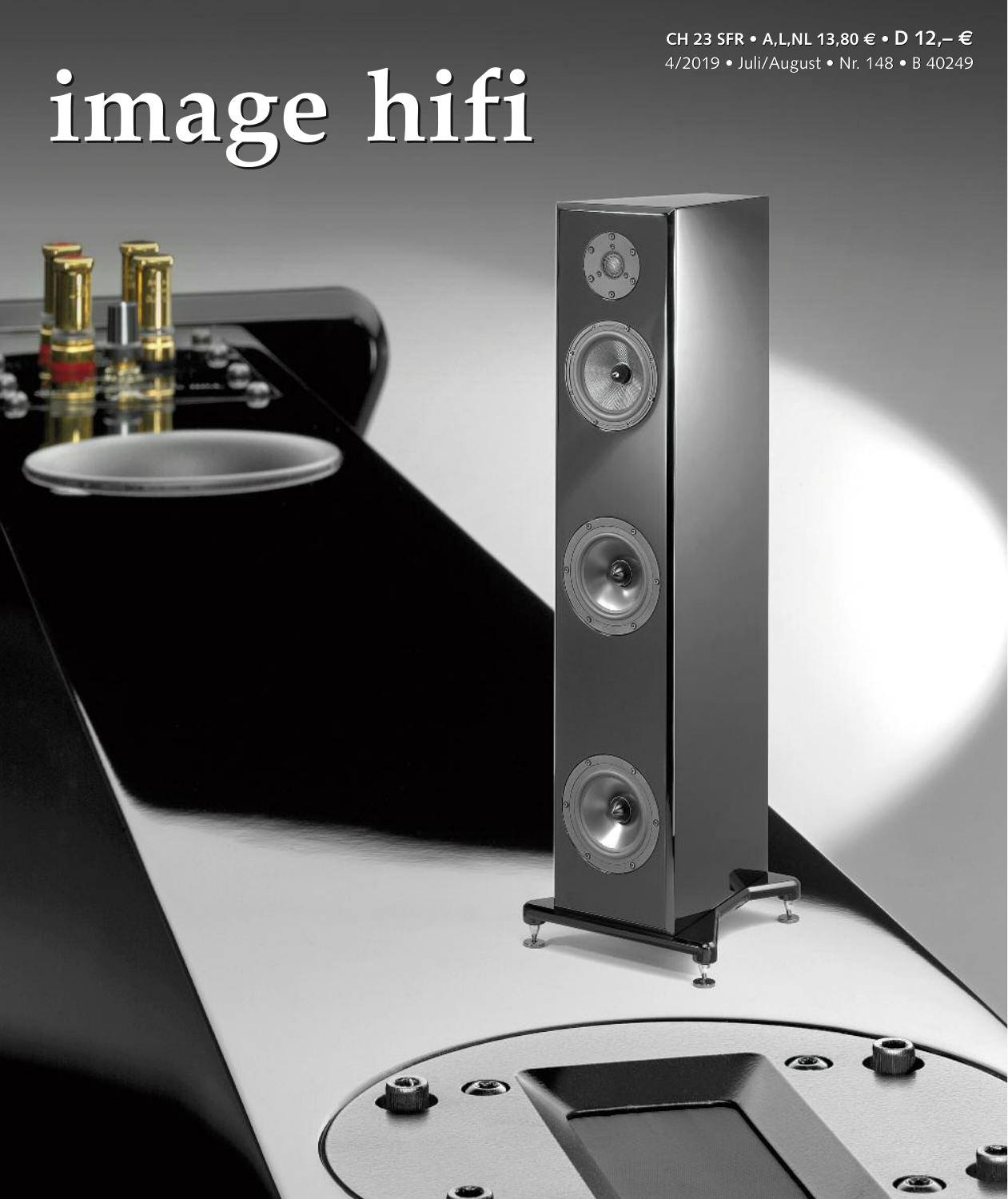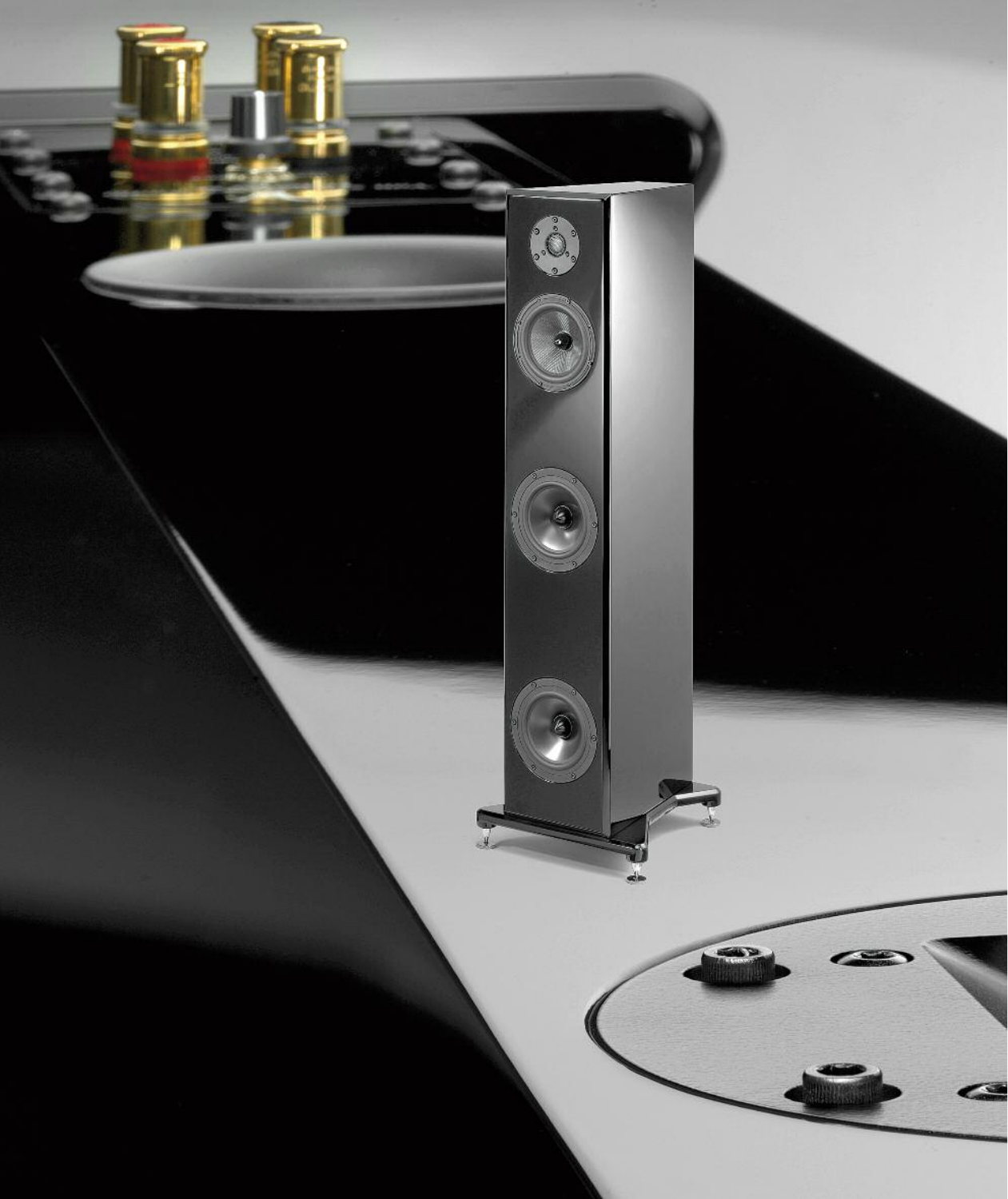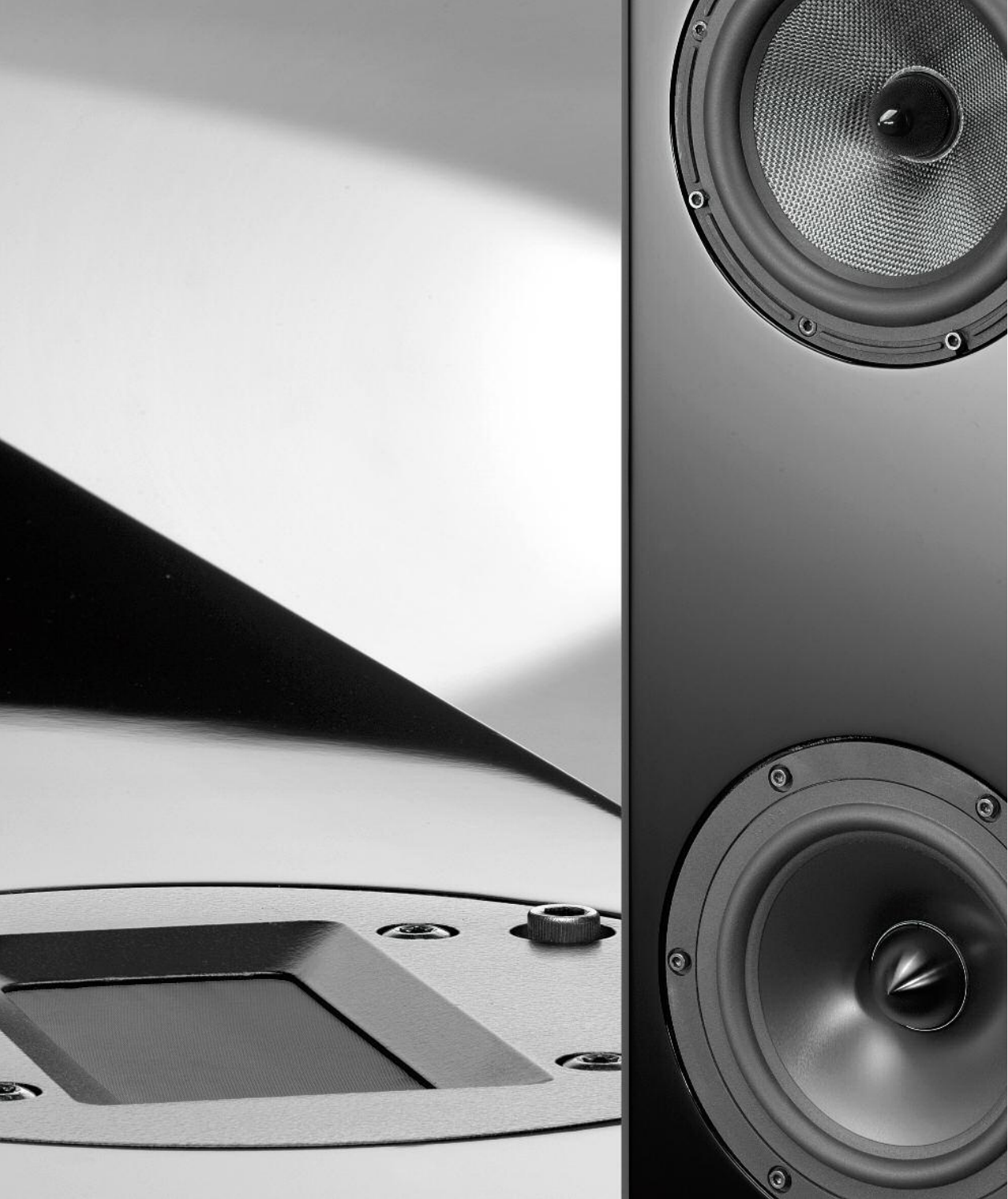

**…would be one that doesn't sound like a loudspeaker at all. Von Schweikert Audio strives to do exactly that with his loudspeakers. But did the US manufacturer steeped in tradition succeed in this with the Endeavor SE?**

## An ideal loudspeaker…

On a beautiful, warm February day, I sit in the image listening room and immerse myself in music that had always eluded me: Antonio Vivaldi's *Flute Concertos*, played by Jean-Pierre Rampal (Erato/RCA ZL 30624, Germany 1978, 3-LP). Fairly quiet, but completely present and illuminated, it sounds so unlike a reproduction at all, that I forget all the kit around me. The sunlight draws beautiful patterns on our acoustic curtains and it is as if the sounds were dancing around me: weightless and yet perfectly formed. In the "Concerto for Flute and Strings and Continuo No. 5 F major, F. VI,  $1$  (PV 262)" the "Largo e cantabile" develops such an enchanting beauty that a picture arises in me: On a warm spring day I lie early in the morning on the soft lawn in the Possenhofen castle park and look into the crown of my favourite tree. I look upwards – between branches, leaves and light reflections. How soft the grass, how warming the sun, how cheeky the sparrow who landed next to me to see if I might be a source of food! A perfect harmony, a paradisiacal state, a smile on my face. You think this is nonsense? Well, these images and feelings come up as I listen to music through the Endeavor SE. They are my pictures and I consider them a gift. Maybe pictures would arise in you too if you could spend time with these great speakers?

There is still far too little known about Von Schweikert Audio (VSA) in this country, and I think this ought to change as a matter of urgency.

Company founder Albert wasB64DJUJFO born in Panama aOE moved to Heidelberg BT B DIJME, where Albert's father wBT TUBUJPOFEJUThe army and his son went to school until he was 16 and his father was recalled to the USA. In Heidelberg Albert lear-ned the violin and trumpet at a conservatory and at the age of 12 he built his first loudspeaker. At high school in the USA, he then began to play electric guitar in keeping with the times, but when he was sup posed to go to the military academy in West Point in the late 60s, the day before his conscription he ran away to be -come a musician. He then played for greats like Sonny and Cher and Neil Diamond. But when he built a stage loudspeaker for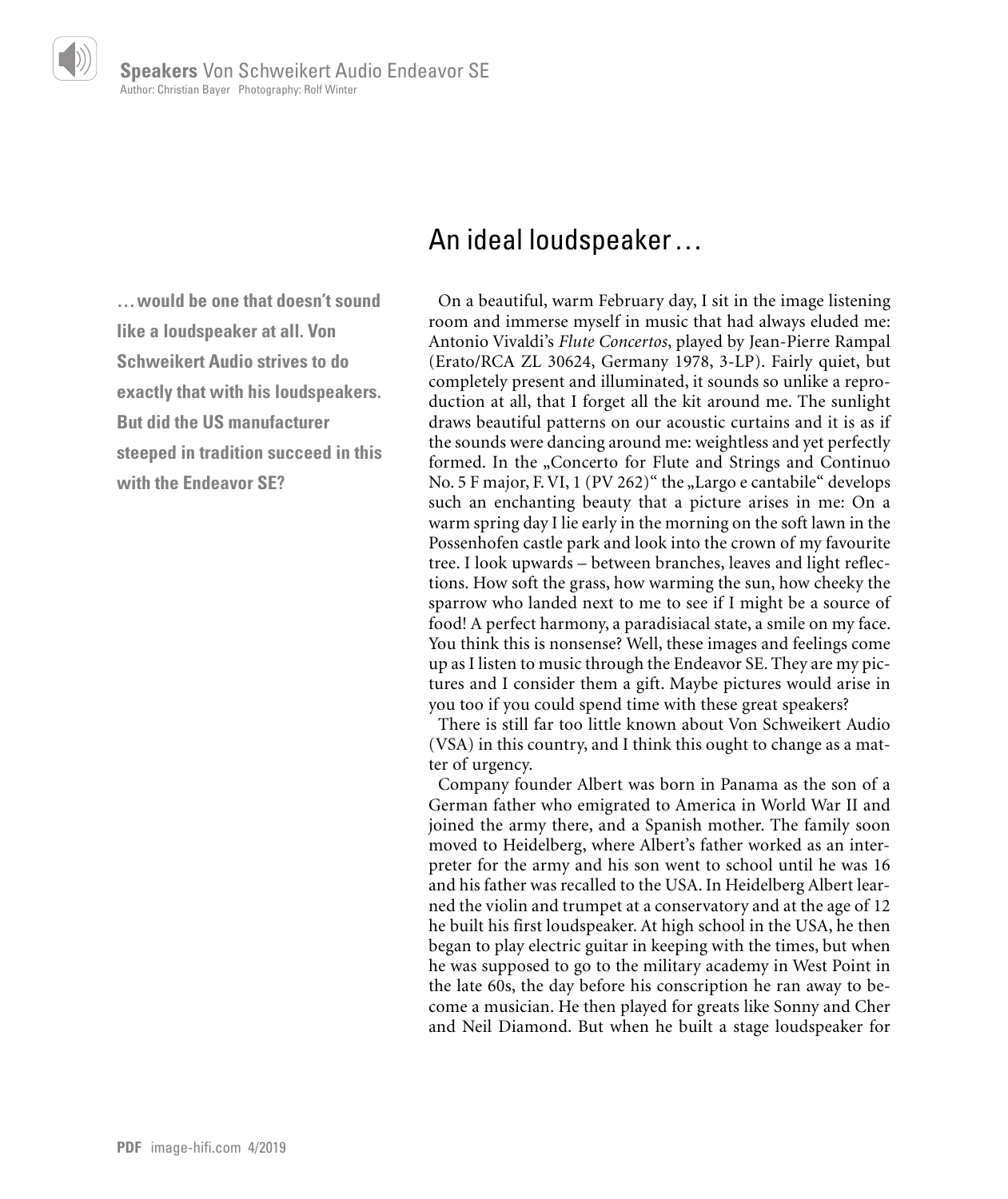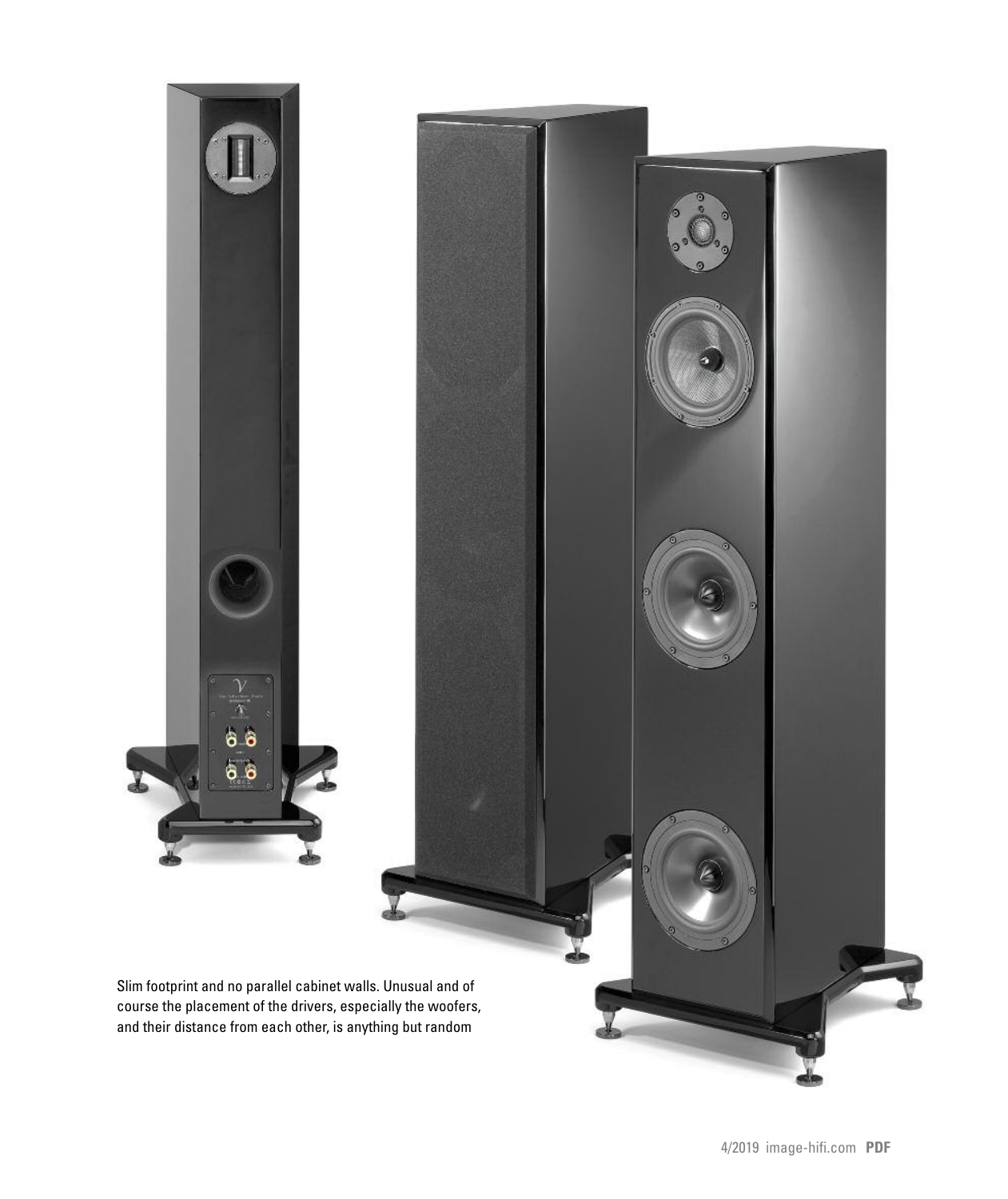

The tweeter is also from Von Schweikert's box of tricks, in other words exclusive to VSA. Fully encapsulated, playing in its own chamber, selectively damped, it sounds phenomenal

Also you can see some of the lengths to which VSA will go with the midrange driver. Classic "spider", modern carbon cone, with phase-plug as well as a completely encapsulated magnet. The sound speaks volumes

> One of the pair of bass drivers capable of producing an amazingly deep bass. Around the mounting hole you can see the sealing compound and can at least get an idea of the multi-layered cabinet construction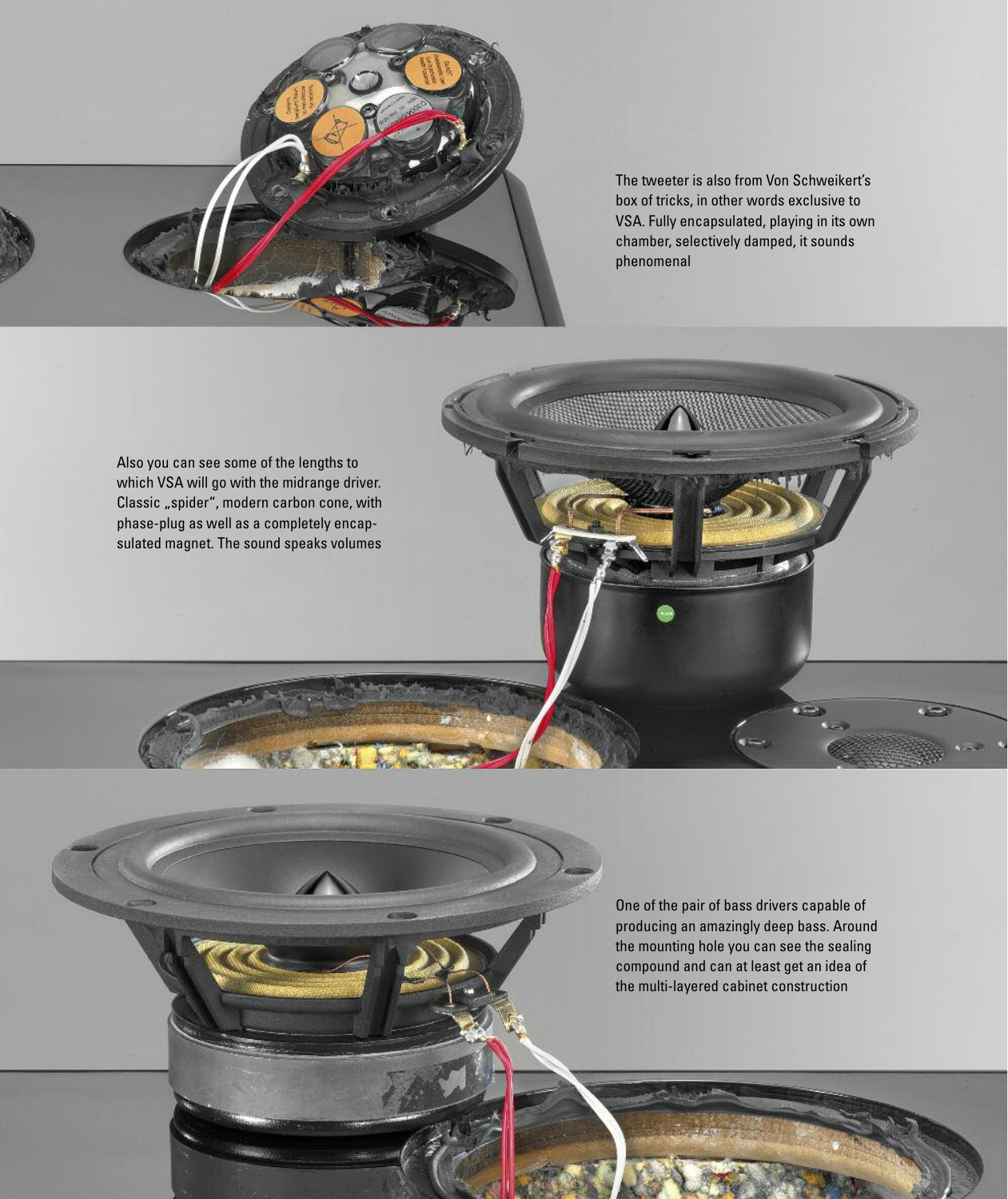Diamond, he said to him: "Al, you're a decent guitar player. You hit all the notes. But you're not a virtuoso. But your speaker system is the best I've ever heard. You should go into business building these." Al took this advice seriously, studied and researched loudspeaker design and psychoacoustics at the renowned Cal-Tech Institute (California Institute of Technology) and, at the end of the 1970s, developed one of his ground-breaking innovations. Starting from a supposedly simple premise, namely that a loudspeaker should essentially function like an inverted microphone, he developed "AIR" ("Acoustic Inverse Replication"), a back-coding that should be as accurate as possible. Exactly how this is achieved remains, understandably, a trade secret. In the 80's and 90's Von Schweikert worked for some of the biggest and most renowned American companies such as Infinity, JBL and Lucas Sound and in 1993 he founded Von Schweikert Audio (VSA).

But this is about the Endeavor SE and there is another story behind it. Leif Swanson is a guitarist like Albert, who was involved with sound engineering and PA systems early on. From the very beginning, he was more interested in their sound quality than in reliability and sound pressure as is usual in the industry. Since his wife was a singer, he focused his attention on natural voice reproduction and experimented with methods to minimize the colouration of the drivers and the resonance of loudspeaker cabinets. In the 2000s he owned a CNC production facility for professional loudspeakers and built a number of models for PA purposes. One day he received a commission from VSA, also based in Riverside, California. Albert recognized Leif's potential and became his mentor for the next ten years. Finally Swanson started his own loudspeaker company with Endeavor Audio. Despite great successes at HiFi shows, he could not really get going due to constant underfunding. So Albert made a brilliant move: he took over Endeavor Audio – including Leif – and finally withdrew from his company in 2015, well knowing that with his son Damon and Leif he had made ideal provisions for the future. Swanson became vice president of VSA and develops all new speaker models together with Damon.

The basic idea for the Endeavor SE was clear from the beginning: the technologies of the Ultra series and those of the former Endeavor top model E-5 MkII were to be broken down and realized in a "smaller" loudspeaker. Leif has an approach that will surely surprise some readers: "The last thing we want here for any of our designs is that they sound like you're listening to a hi-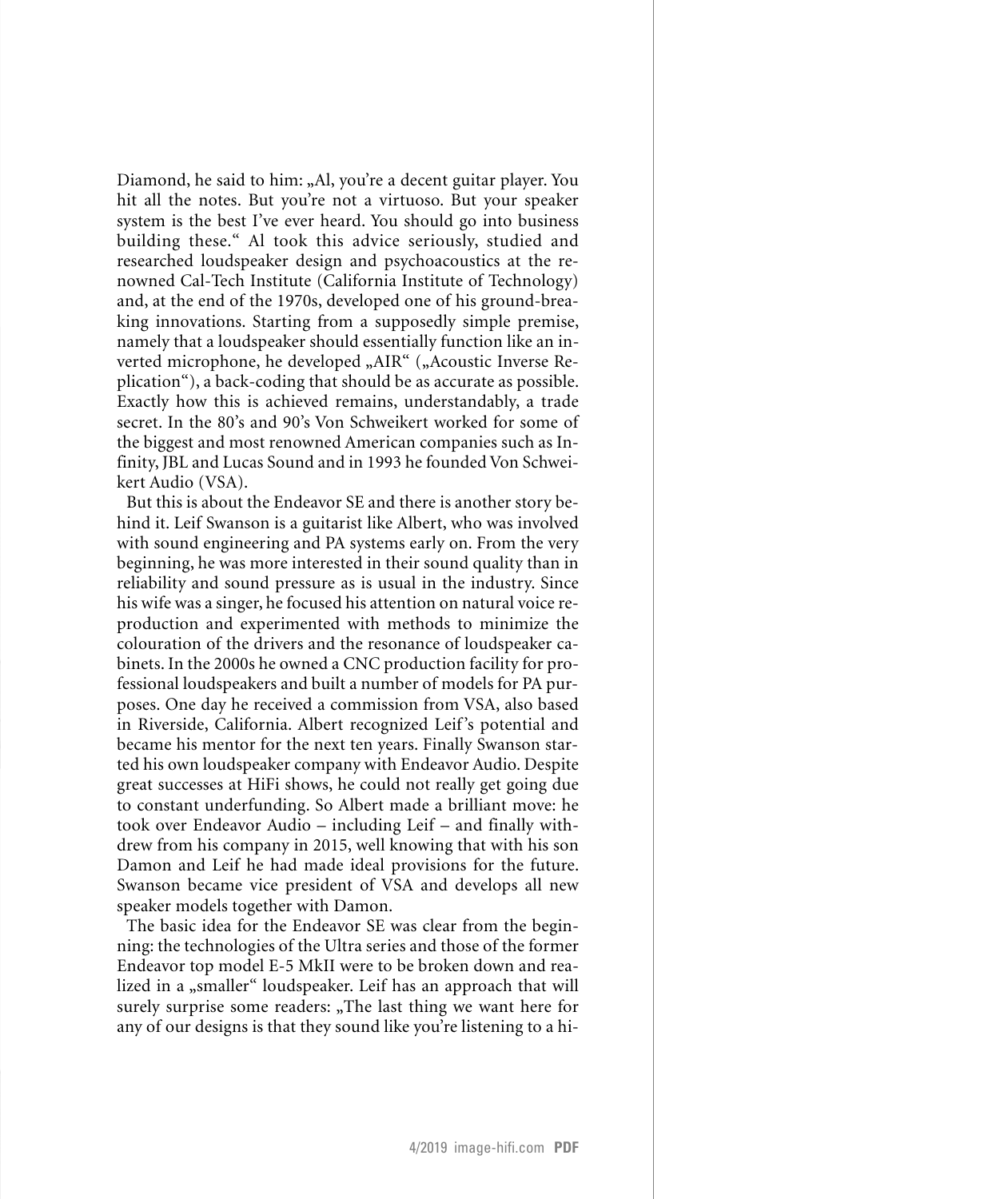

fi speaker." Instead, at VSA they are looking for a realistic "musical" balance between high resolution and musicality, in short: a natural sound without artefacts. Here Leif benefits from decades of experience in judging "bare" drivers, which he selects for tonal similarity. Another component of the VSA secret recipe, as Leif revealed, is to tune the crossover so that the loudspeakers don't just radiate into the room, but project a kind of musical bubble, comparable to a live concert, and thus practically turn the entire room into a sweet spot. This reminds me of my encounter with the huge VSA Ultra 11. When I saw this giant loudspeaker – more than two metres high with over a dozen drivers  $-$  I thought: "That can't be good, now how am I gonna get out of here fast?" But when the music started playing, I didn't actually want to leave after all. Why not? Because this highly complex loudspeaker masterpiece sounded like a huge full range driver, completely integrated and as if from a single mould.

Inside the Endeavor SE it is orderly and yet refined. The bass coil sits on its own board, resonance damped and isolated from the rest…

…of the crossover, whose fine components are also damped as well as isolated from the insulation board behind them. There's more than just one kind of insulation here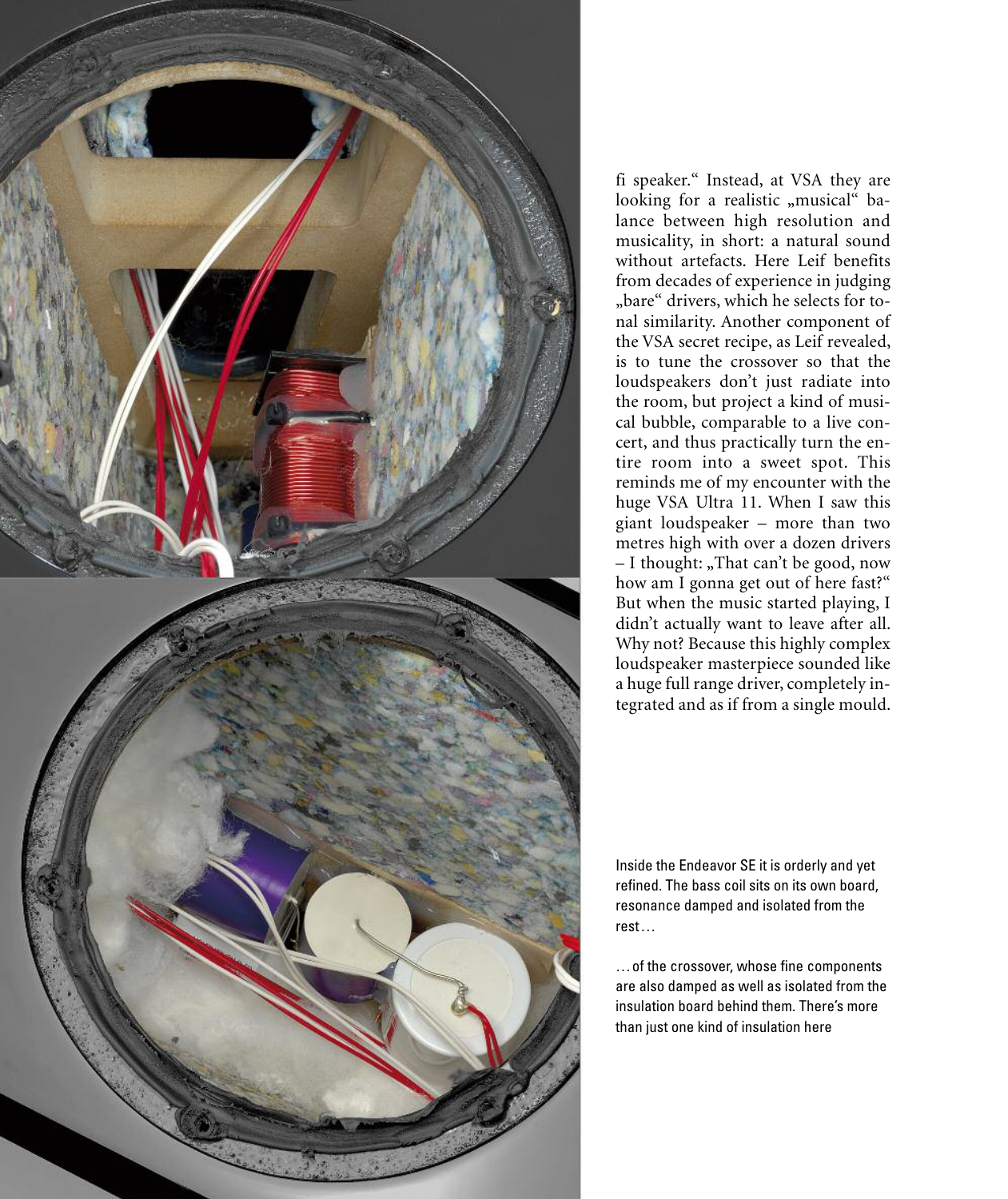The crossover design that makes this possible is based on Albert von Schweikert's studies from the late 1970s, in which he took psychoacoustic effects into account for the first time. He calls this technology G.A.I.N. ("Global Access Integration Network") and it seems to me that this was a veritable stroke of genius that no competitor has been able to really replicate to this day. A lot of attention was paid to the avoidance of information loss in the crossover components.Also crucial is the very steep separation of the frequency ranges, because, according to Leif, excessive overlapping of the individual drivers results in narrower radiation and significantly greater distortion in the wider sound field. Therefore they use a 4th order crossover with 24 dB roll-off slope for the Endeavor SE, which separates at 250 and 2200 Hz. Like all G.A.I.N. crossovers, it works with a delay of less than 2 milliseconds, which is not really audible and yet seems to make a positive difference.

Perhaps this difference is noticeable after all, at least in the interaction of all factors. Because with the Endeavor SE I find myself listening to music in a different way to normal. Jacques Brel's *Ne Me Quitte Pas* (Philips 6680 259, Succes 2 disques, France 1979, 2-LP) is on the platter of the brilliantly reworked Brinkmann Oasis, and Brel gives a private concert just for me. What the man really does with his voice on "Au Printemps", for example, his phrasing, I now fully understand for the first time. I am moved to tears by "Ne Me Quitte Pas", which is truly not a foregone conclusion, despite the unbelievably emotional density of this immortal classic. If something is wrong in the playback chain, it can quickly become kitsch and banal. Until now I have never understood the true purpose of the musical saw on this piece. Even though I've heard "Ne Me Quitte Pas" a lot, only now have I grasped and un-

## **Partnering equipment**

**Turntable:** Brinkmann Oasis with 9.6 tonearm and Brinkmann Ti cartridge **Phono preamplifiers:** Gold Note PH-10, Audiospecials AS Phonolab 1.0, Musical Fidelity NuVista Vinyl **Integrated Amplifier:** Trilogy Audio 925 **Preamplifier:** T+A P 3000 HV **Power Amplifiers:** Signature Origin Signature Century, T+A M 40 HV **Cables:** Audio Optimum, silvercore, Axmann Silver X (NF); Audio Optimum (LS); Isotek EVO3 Polaris (mains) **Accessories:** Racks/Bases by bFly-audio, PowerBase S, Thixar-Rack SMD, Tuning by fastaudio, Acoustic System, Audiophil-Schumann-Generator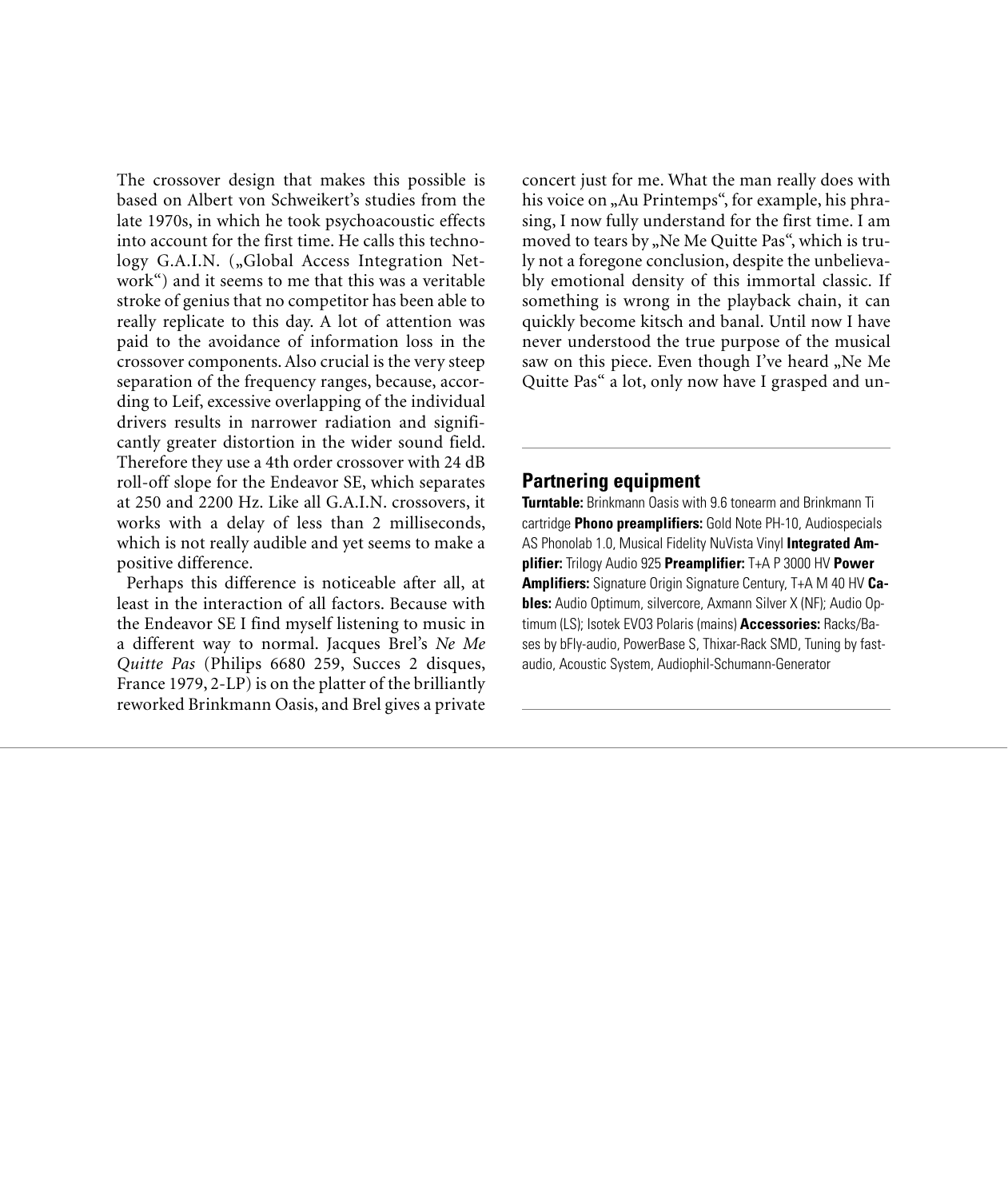



derstood the song in all its genius for the first time – and that's all thanks to these fantastic loudspeakers.

From the Fauré Quartet I play *Pictures At An Exhibition* (Berlin Classics 885470011196, D 2018, LP). With the first piano notes, an almost infinite space opens up with an insanely long reverberation.

Dynamically fast and direct, the first cello notes aim directly at my nervous system: almost frighteningly realistic, dark, threatening and then again

Above: The magnificent so-called "Rear Ambience Tweeter", a large ribbon that you can't really hear directly, but that supports the actual tweeter on the front. Its effect is, of course, audible in the overall interplay: above all it supports the spatial reproduction and the holographic character.

Left: The connection panel with the bi-wiring terminals and the adjustment controller for the ribbon is tidy and functional. The ribbon can only be adjusted to the room and the positioning very subtly. Nevertheless, you should take your time with it  $-$  it is well worthwhile, as is the optimal positioning of the box generally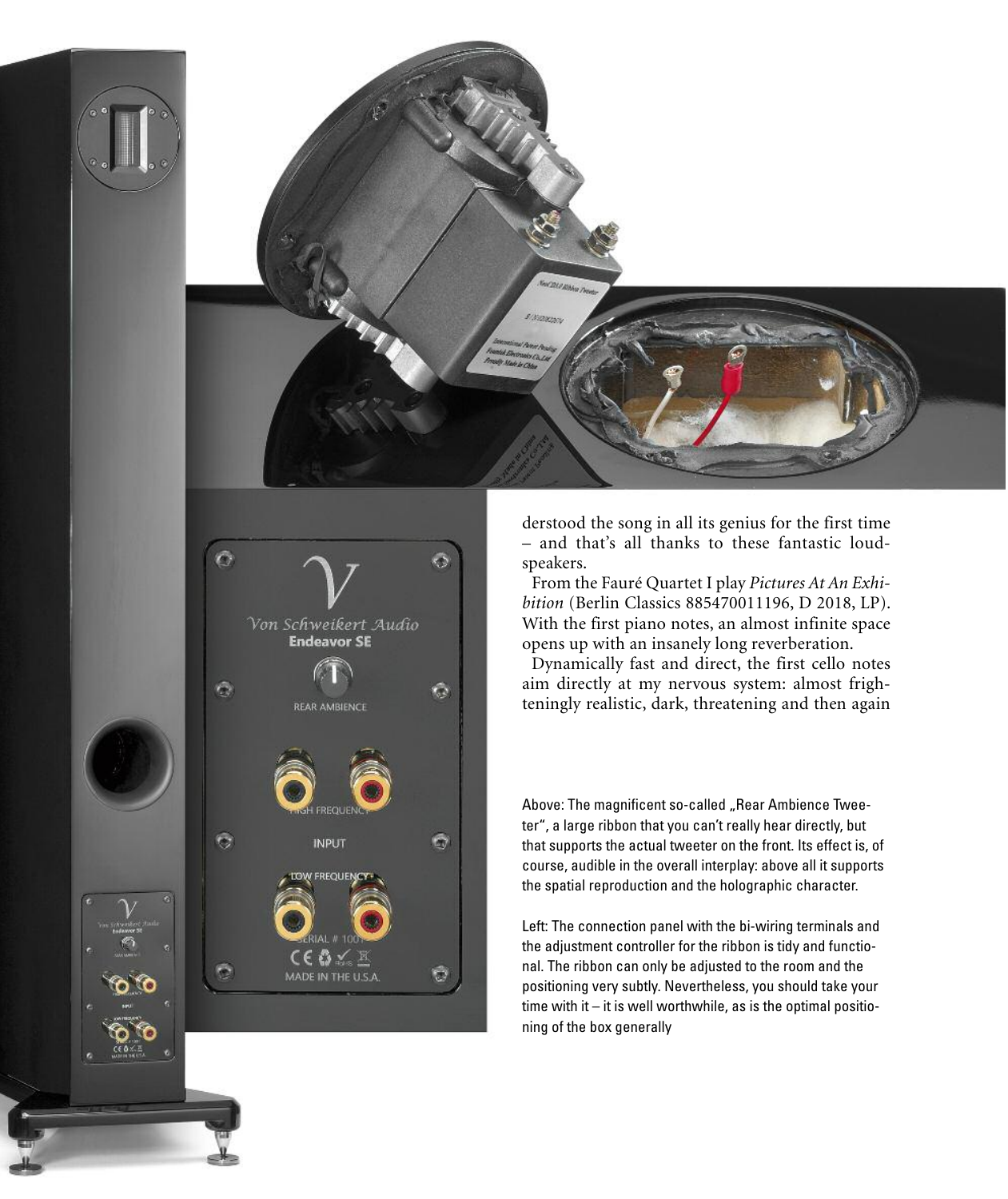beautiful.I perceive with all my senses the finest string vibrations on "Samuel Goldenberg und Schmuyle" and can't get enough of the tremendously silky high frequency reproduction of the Endeavor SE. By the way, these listening samples were created in combination with the Audiospecials phono preamp AS Phonolab 1.0 and the large T+A amplifiers – a dream combination. The Endeavor SE also plays beautifully with the pair of Trilogy Audio 925 integrated amplifiers and the small Gold Note PH-10 phono stage used at the beginning.

A word about positioning: if the speakers are not optimally positioned, they behave somewhat ineffectually, diffuse in the bass and spatially miles away from their full capabilities. But about 1.10 metres away from the back wall of the *image* listening room and toed in by a few degrees, the "holodeck" called Endeavor SE appears. Leif Swanson described a comparable effect that will materialise at some point during fine tuning: "You know it's right when the sound becomes holographic, and no longer appears to come out of the speaker cabinets. The mechanical aspects dissolve into the illusion of a live performance. You can't measure it (yet), but you can hear it very clearly." In fact, the Californians have achieved what to my mind is an ideal mix of technical perfection and musical truthfulness.All VSA enclosures are equipped with non-parallel walls, braces and separate chambers for the drivers. The housings are made of different materials in so-called "Multi-Layered Constrained Damping" technology. Damon has told me that they use a highly compressed phenolic resin and composite stone with special insulators that are pressed between the layers. The purpose of it all is to use the different vibrational properties of the materials, whereby resonances should be maximally eradicated.

The drivers for the Endeavor SE are manufactured by Scan-Speak. Under the company's internal name Scan-Design, the Americans use a technology mix from Scan-Speak's wealth of experience (the company was called Viva, Tymphony and Peerless at different times) for the woofer and midrange driver. The tweeter is a pure Scan-Speak and the backwards-firing ribbon is a hybrid of different manufacturers. Damon and Leif spend a lot of time selecting each driver. Leif emphasises, however, that perfect measured values alone, such as a dead-straight frequency response, cannot say much about how such a driver will ultimately sound. So they listen to the bare drivers before they give their order to the suppliers and before they have ever "seen" a cabinet. Their immense experience tells them exactly what will work in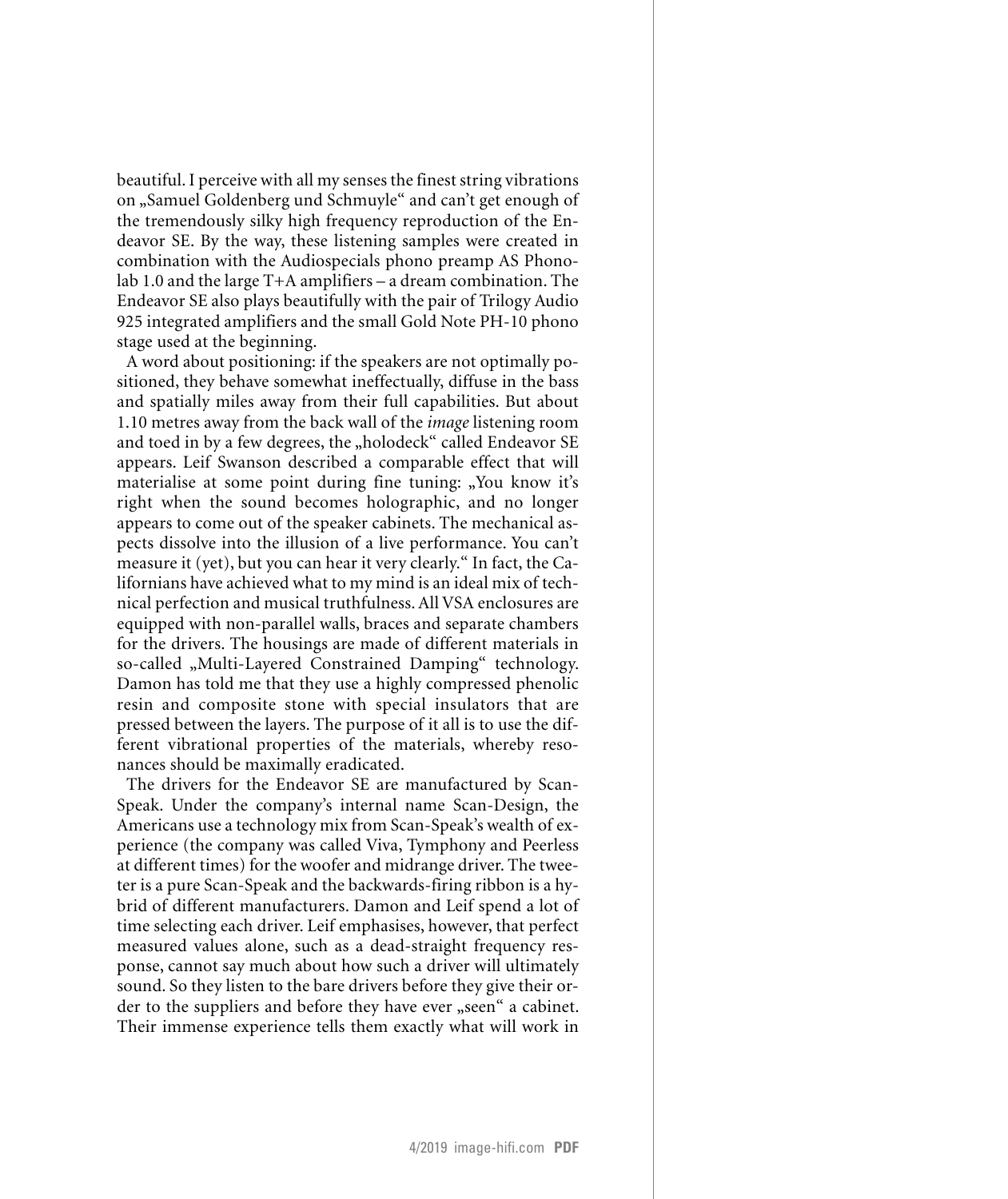

Even the spikes aren't off just any old shelf, but are manufactured to VSA specifications: here nothing is left to chance

which housing. In the case of the Endeavor SE, these are two 175 mm bass drivers with anodised aluminium diaphragms, whose double magnets and voice coils are fitted with so-called Faraday rings. These are copper rings which concentrate the magnetic energy more strongly on the air gap, thereby reducing the distortion factor and linearizing the impedance curve. In addition, there is a 165 mm Kevlar midrange driver, which is also equipped with Faraday rings. The midrange driver is loaded by a tapered transmission line construction and sits in its own chamber like the other driver. The tweeter is also something very special: a metal dome on a beryllium carrier layer with ceramic damping, neodymium drive and backward damped absorption chamber. To complement its transient response and phenomenal tonality, the 75mm rear ribbon functions with a neodymium magnet, which is supposed to sound particularly distortion-free and extended. The Endeavor SE's cabinet tuning is also far from standard. Leif Swanson says that the opening at the back may look like a bass reflex tube, but it is not a bass reflex design, but rather a kind of irregular leak ("tuned aperiodic vent"). He doesn't want to reveal exactly what this means, but he goes on to explain

that all the great drivers and a perfectly tuned crossover are of no use if you mess up this part of the design – the loudspeaker simply won't sound right. Yes, sir!

And how good it sounds! *Dizzy Gillespie's BIG 4* (Pablo 2310 719, USA 1975, LP) is a great record which I have owned for more than 30 years and which I use again and again as a reference for fine and coarse dynamics. Listen to "Frelimo" for once. What a wonderful dramaturgy and tension builds up here! At the beginning Mickey Roker sets the beat with a tambourine, which Joe Pass' guitar and Ray Brown's bass then intensify. Then Roker grabs his brushes and lets them flow over the skins before Dizzy introduces the theme. These flowing brush strokes alone I hear more vividly than ever before and I am more enthused than ever by Mikey Roker's phenomenally agile drumming, which has me constantly bouncing my feet. After a little more than one and a half minutes there is a short break and then Dizzy slowly moves out of his dynamic comfort zone with his trumpet, still casual at midtempo, but extremely expansive particularly in the highs. The way the Endeavor SE casually floats this into the room, while actually making itself completely forgotten, has a reference character for my ears. Now, for the first time, I am consciously listening to Ray Brown's bass playing and can follow the other sound events simultaneously with ease: now that's high-end. At the very end I enjoy Damon Albarn's *Everyday Robots* (Parlophone 825646331291, Europe 2014, LP) without making any